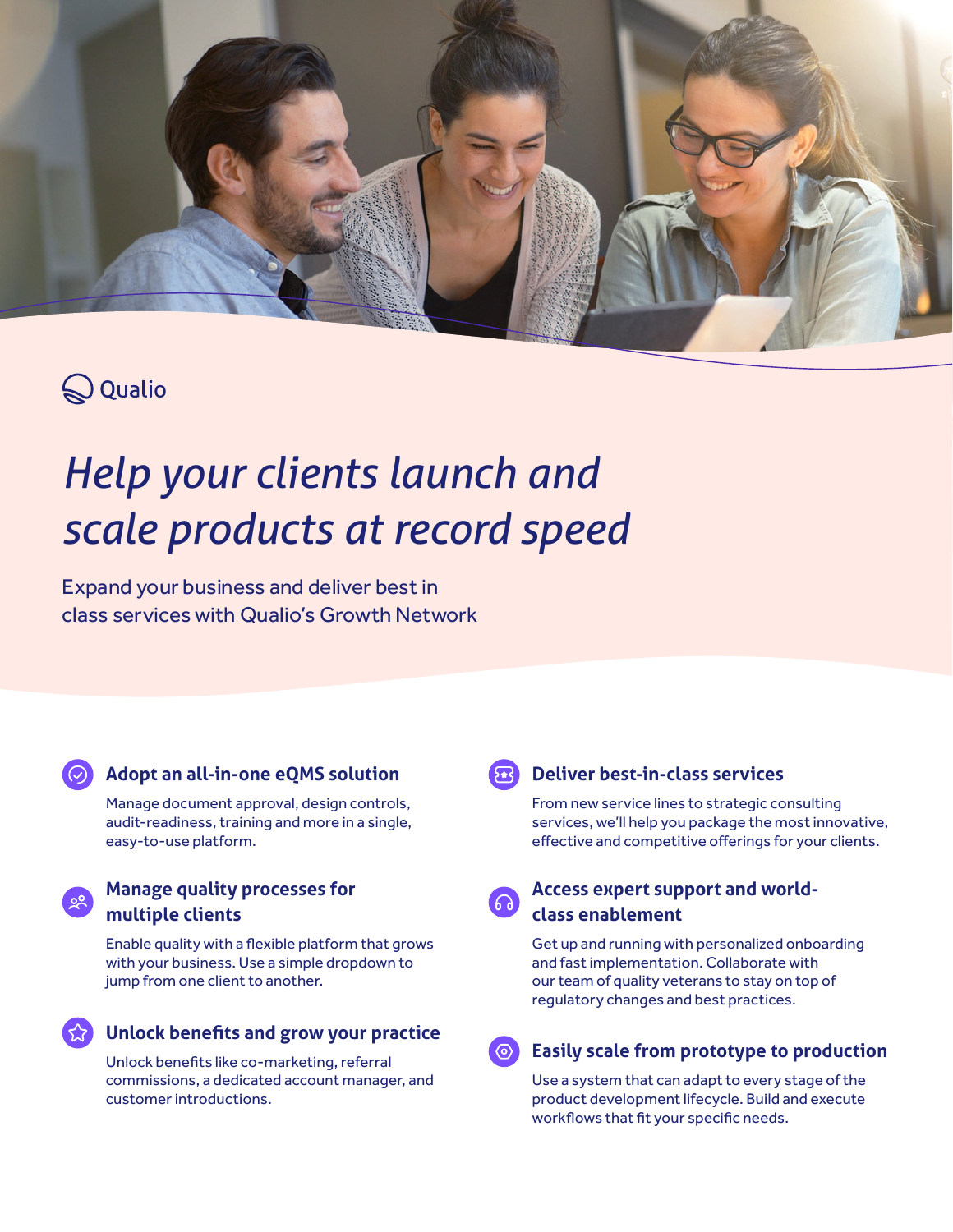Average commission in first 6 months

# *\$ 7,000 168% 80%*

Increase in customer referrals for network participants

Year-over-year increase of new Qualio customers

# **What participants are saying about us**

*Qualio enables me to focus on the tasks that matter to my customers.*

**— Deanna Najman** Mt. Tabor Regulatory & Quality Consulting

*Because the system largely runs itself we can focus on quality management, rather than administration.*

### **— Deanna Najman** Mt. Tabor Regulatory & Quality Consulting

*Qualio has equipped me to better serve my clients by offering a state of the art, cloud-based program.*

### **— Deanna Najman** Mt. Tabor Regulatory & Quality Consulting

## **Why participate in our Growth Network?**

- **Ever-expanding customer base of 400+** businesses and counting
- Best-in-class eQMS platform designed for regulated life science businesses
- Expert resources and support at your fingertips
- Tiered benefit and reward system for a continuously evolving relationship
- **Mutual-growth network with a rapidly growing** SaaS business backed by 8 rounds and over \$60m of VC investment
- Accelerated time to value with industry-leading eQMS implementation timeframes
- Delight your clients and win new ones while building your reputation

## **Some of our 400+ customers**



PAULA'S CHOICE

Medable



**SEPROSCIA** 

**CENT©GENE** 

VERANTOS

**A** Cyted



**We Lunaphore** 

**Biofidelity.** 

<u>I</u> limbio



**O**WATCHMAKER